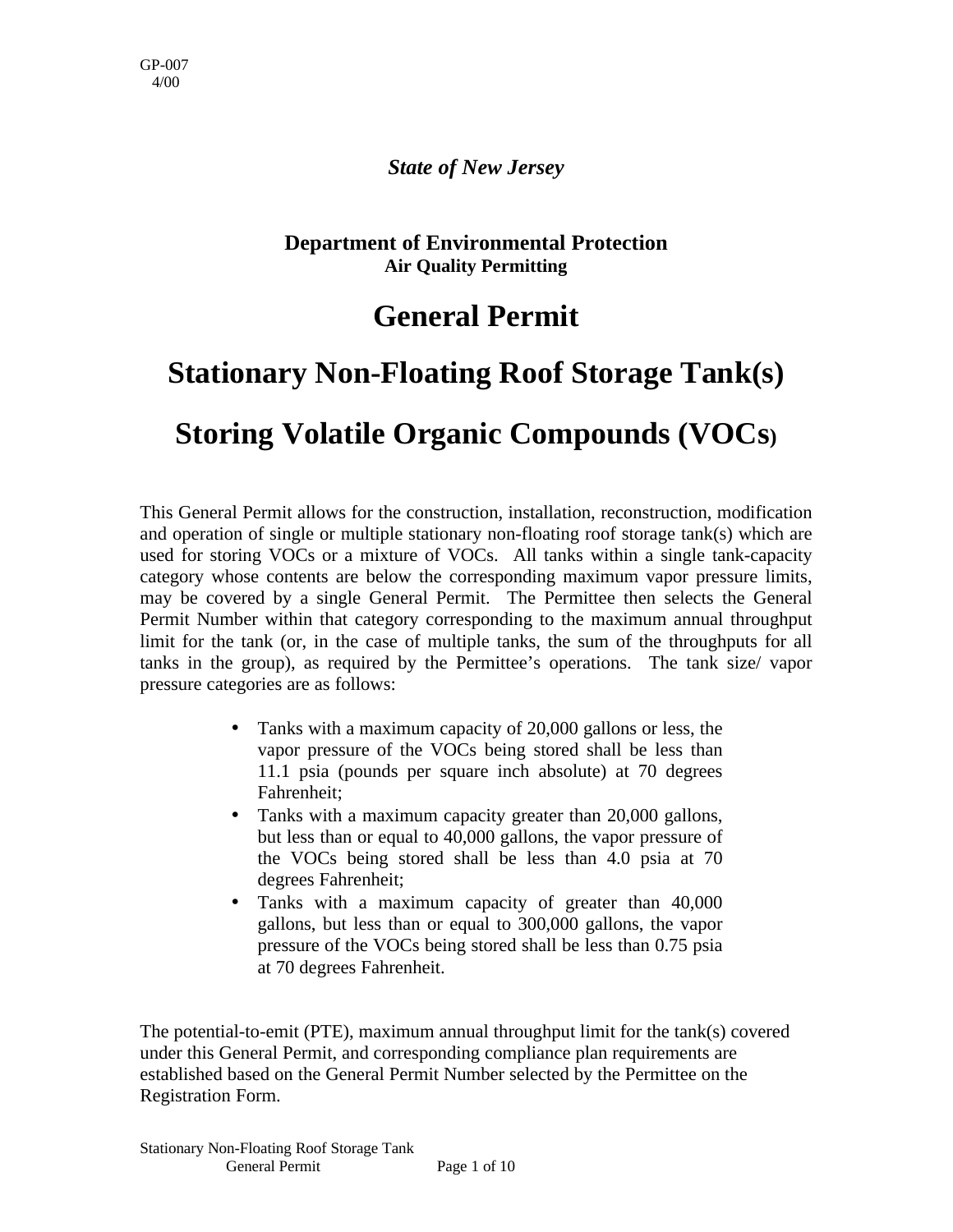#### **I. DEFINITIONS**

The terms used in this General Permit shall have the meanings given to them in N.J.A.C. 7:27-8 and/ or N.J.A.C. 7:27-16, except as listed below:

- **Blending or mixing tank** means a tank where the material or components introduced into the tank are not the same in nature, physical composition, or concentration as the material withdrawn from the tank.
- **Floating roof** means an external or internal pontoon type or double-deck type roof resting on the surface of the liquid contents in a storage vessel, and equipped with a mechanism providing one or more tight seals in the space between the floating roof rim and the vessel shell throughout the entire vertical travel distance of the roof.
- **Gasoline Dispensing Facility** (includes retail and non-retail service stations) means a facility consisting of one or more stationary gasoline storage tanks together with dispensing devices used to fill vehicle fuel tanks.
- **Hazardous Air Pollutant (HAP)** means any air pollutant listed in or pursuant to Subsection (b) of Section 112 of the Federal Clean Air Act (42 U. S. C. §7412). See Subchapter 8, Table 2 for a detailed list of HAPs.
- **Vapor Pressure** means the pressure of the vapor phase of a substance, or the sum of the partial pressure of the vapor phase of individual substance in a mixture of substances, when in equilibrium with the non-vapor phase of the substance or substances.
- **Volatile Organic Compound (VOC)** means any compound of carbon (other than carbon monoxide, carbon dioxide, carbonic acid, metallic carbonates, metallic carbides, and ammonium carbonate) which participates in atmospheric photochemical reactions. This term does not include the compounds which EPA has excluded from its definition of VOC in the list set forth at 40 CFR 51.100(s)(1), which is incorporated by reference herein, together with all amendments and supplements. See the definition of VOC in Subchapter 8 for a detailed list of compounds excluded from the definition of VOC by EPA.

#### **II. AUTHORITY**

This General Permit is issued under the authority N.J.S.A .26:2C-9.2. This General Permit shall allow for inspection and evaluation to assure conformance with all provisions of N.J.A.C. 7:27 et seq. An opportunity for public comment on the General Permit was provided on February 7, 2000.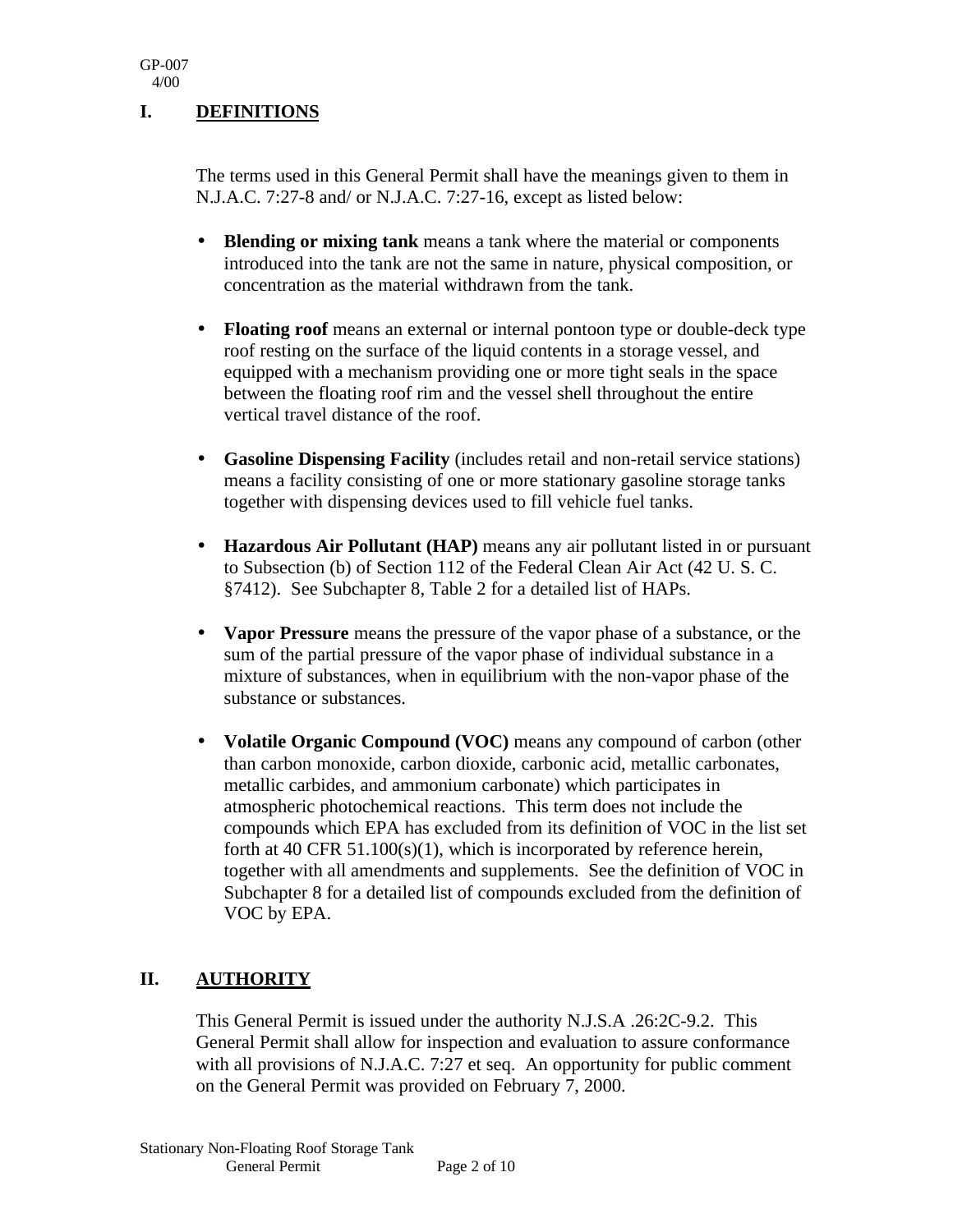#### **III. APPLICABILITY**

This General Permit allows for the construction, installation, reconstruction, modification and operation of a stationary non-floating roof storage tank, or group of tanks, which are used for storing VOCs or a mixture of VOCs. All tanks covered by this General Permit must fall within a single size category that is defined by the tank capacity and maximum vapor pressure limits. These tank size/ vapor pressure categories are as follows:

- Tank(s) with a maximum capacity of 20,000 gallons or less, the vapor pressure of the VOCs being stored shall be less than 11.1 psia (pounds per square inch absolute) at 70 degrees Fahrenheit;
- Tank(s) with a maximum capacity greater than 20,000 gallons, but less than or equal to 40,000 gallons, the vapor pressure of the VOCs being stored shall be less than 4.0 psia at 70 degrees Fahrenheit;
- Tank(s) has a maximum capacity of greater than 40,000 gallons, but less than or equal to 300,000 gallons, the vapor pressure of the VOCs being stored shall be less than 0.75 psia at 70 degrees Fahrenheit.

#### **IV. EXCLUSIONS**

#### **This General Permit cannot be used for**:

- Tanks storing non-VOCs.
- Floating roof storage tanks.
- Blending or mixing tanks.
- Tanks equipped with a system, which replaces the air in the vapor space above the storage liquid with an inert gas.
- Tanks, which are heated to, or maintained at, above ambient temperature.
- Tanks, which are agitated, stirred, aerated, or mixed. A tank equipped with a pumped recirculation loop that discharges below the surface of the storage liquid is not excluded from using this General Permit.
- Tanks located at a Gasoline Dispensing Facility. Tanks located at Gasoline Dispensing Stations may choose to utilize the General Permit for Storage and Transfer of Service Station Fuels at Gasoline Dispensing Facilities - GP-004.
- Tanks, which are subject to any Maximum Achievable Control Technology (MACT) Standards [40 CFR 63] or National Emission Standard for a Hazardous Air Pollutant (NESHAPS) [40 CFR 61].
- When any of the following substances are being stored, or the concentration of these substances exceeds 0.25 percent by weight of any raw material or finished product. This restriction does not apply to the benzene constituent of gasoline.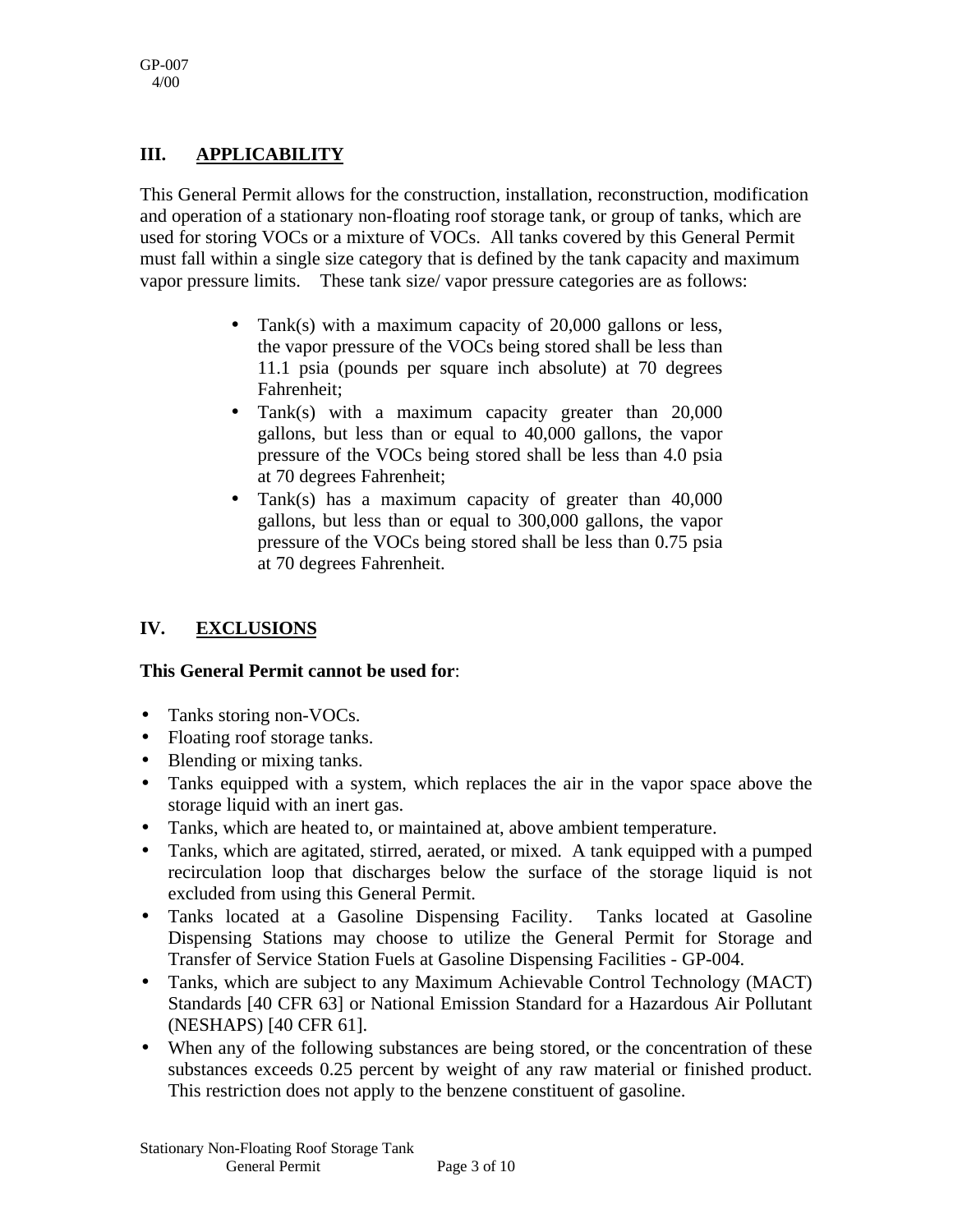GP-007 4/00

> Benzene (Benzol), Carbon tetrachloride (Tetrachloromethane) Chloroform (Trichloromethane), Dioxane (1,4-Diethylene dioxide), Ethylenimine (Aziridine), Ethylene dibromide (1,2-Dibromoethane), Ethylene dichloride (1,2-Dichloroethane), 1,1,2,2-Tetrachloroethane (sym Tetrachloroethane), Tetrachloroethylene (Perchloroethylene) 1,1,2-Trichloroethane (Vinyl trichloride) Trichloroethylene (Trichlorethene)

• Tanks storing any of the following Hazardous Air Pollutants (HAPs), as a pure substance, or as an ingredient in a mixture in any concentration. This restriction does not apply to the 1,3-Butadiene component of gasoline.

> N-nitroso-N-methyl urea Bis (chloromethyl) ether Dimethyl sulfate 2-Nitropropane 1,4-Dichloro-2-butene 1,3-Propane sultone Dichloroethyl ether 1,3-Butadiene Ethylene dibromide

• Tanks storing any Hazardous Air Pollutants (HAPs), or if the total concentration of HAPs in the material or product being stored exceeds 0.25 percent by weight. This restriction does not apply to the HAP constituents of gasoline

#### **V. TANK(S) SPECIFICATIONS & CONTROL DEVICE REQUIREMENTS**

- Transfer of VOCs into a storage tank must be made through a submerged fill pipe or bottom fill pipe.
- For all General Permit Numbers other than ST-A1, ST-B1, or ST-C1 (which have a PTE of greater than 1000 lb/yr), VOC transfers to or from a delivery vessel (tank truck, tank trailer, railcar tanker), must be made with one of the following air pollution control apparatus operating during transfer:
	- A vapor balance system with all atmospheric vents positively closed during transfer,
	- A vapor balance system with a conservation vent adjusted to remain closed during transfer, or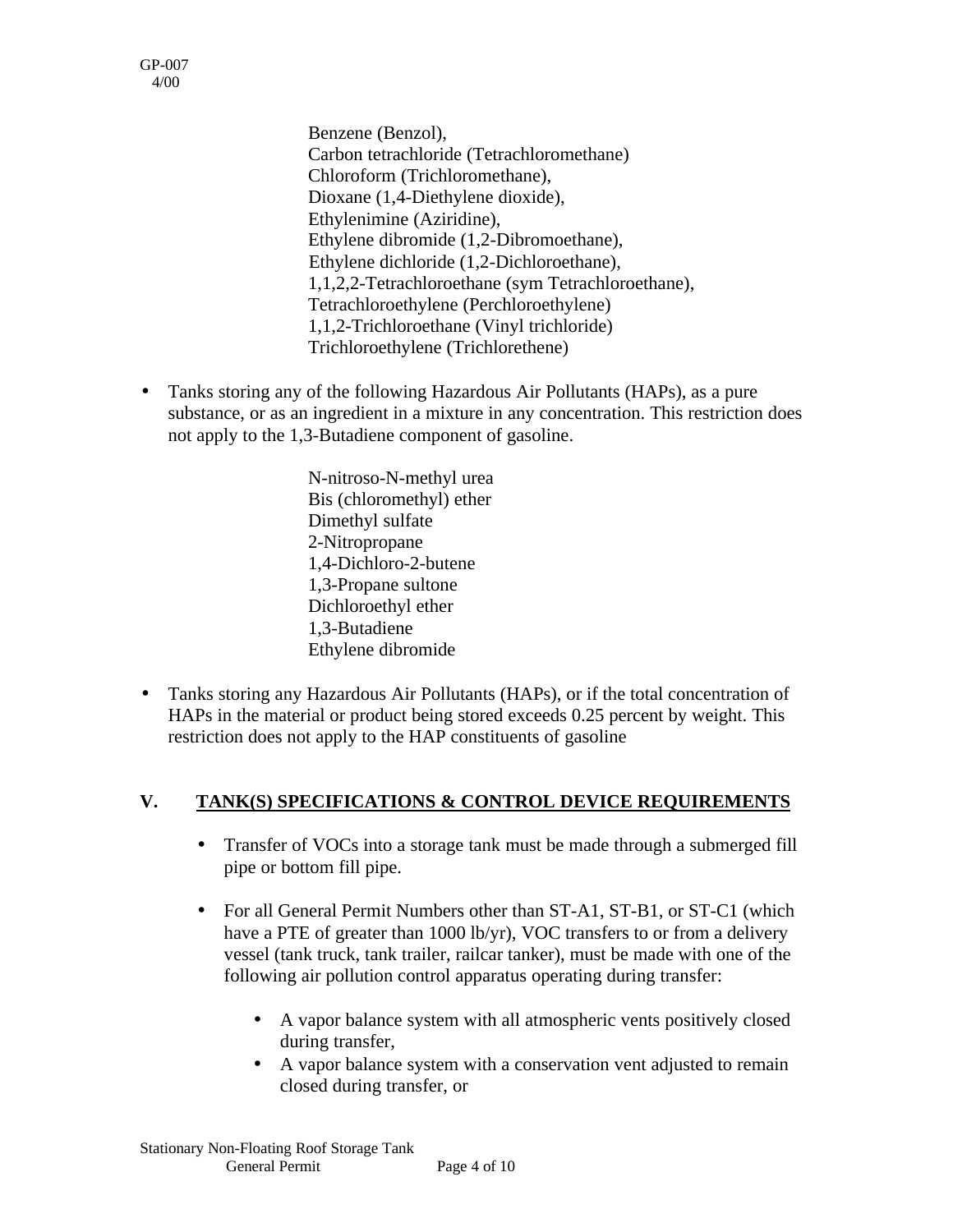• A vapor balance system with a hole of  $\frac{1}{4}$  inch or less in diameter in the cap of the atmospheric vent.

### **VI. POTENTIAL TO EMIT**

The following Tables provides the Permittee with the potential-to-emit, in tons per year (tpy) of VOCs that corresponds to the tank size/ vapor pressure category selected and the maximum annual throughput limit (gallons in any 12 month period). The potential-toemit and annual throughput limit applies to a single tank (or the sum of the throughputs for a group of tanks), covered by this General Permit, and is based on the General Permit Number selected on the Registration Form.

| Option A                                                                                                                                                                       |                         |                               |  |
|--------------------------------------------------------------------------------------------------------------------------------------------------------------------------------|-------------------------|-------------------------------|--|
| Stationary Non-Floating Roof tank (or tanks), each of which has a maximum capacity of 20,000<br>gallons or less storing VOCs with vapor pressure less than 11.1 psia at 70 °F. |                         |                               |  |
|                                                                                                                                                                                |                         |                               |  |
| <b>General Permit</b>                                                                                                                                                          | <b>VOCs</b>             | Throughput Limit*             |  |
| Number                                                                                                                                                                         | Potential to Emit (tpy) | (gals in any 12 month period) |  |
| $ST-A1$                                                                                                                                                                        | 0.5                     | 44,000                        |  |
| $ST-A2$                                                                                                                                                                        |                         | 88,000                        |  |
| $ST-A3$                                                                                                                                                                        | 2                       | 176,000                       |  |
| $ST-A4$                                                                                                                                                                        | 3                       | 264,000                       |  |
| $ST-A5$                                                                                                                                                                        | 4                       | 352,000                       |  |
| ST-A6                                                                                                                                                                          | 5                       | 440,000                       |  |

\* - equal to the sum of the throughputs for all tanks covered by this General Permit.

| <b>Option B</b><br>Stationary Non-Floating Roof tank (or tanks), each of which has a maximum capacity less than or<br>equal to 40,000 gallons, storing VOCs with vapor pressure less than 4.0 psia at 70 $\degree$ F. |                         |                               |  |  |
|-----------------------------------------------------------------------------------------------------------------------------------------------------------------------------------------------------------------------|-------------------------|-------------------------------|--|--|
| <b>General Permit</b>                                                                                                                                                                                                 | <b>VOCs</b>             | Throughput Limit*             |  |  |
| Number                                                                                                                                                                                                                | Potential to Emit (tpy) | (gals in any 12 month period) |  |  |
| $ST-B1$                                                                                                                                                                                                               | 0.5                     | 147,000                       |  |  |
| $ST-B2$                                                                                                                                                                                                               |                         | 295,000                       |  |  |
| $ST-B3$                                                                                                                                                                                                               | $\mathfrak{D}_{\cdot}$  | 589,000                       |  |  |
| $ST-B4$                                                                                                                                                                                                               | 3                       | 884,000                       |  |  |
| $ST-B5$                                                                                                                                                                                                               | 4                       | 1,179,000                     |  |  |
| $ST-B6$                                                                                                                                                                                                               |                         | 1,473,000                     |  |  |

\* - equal to the sum of the throughputs for all tanks covered by this General Permit.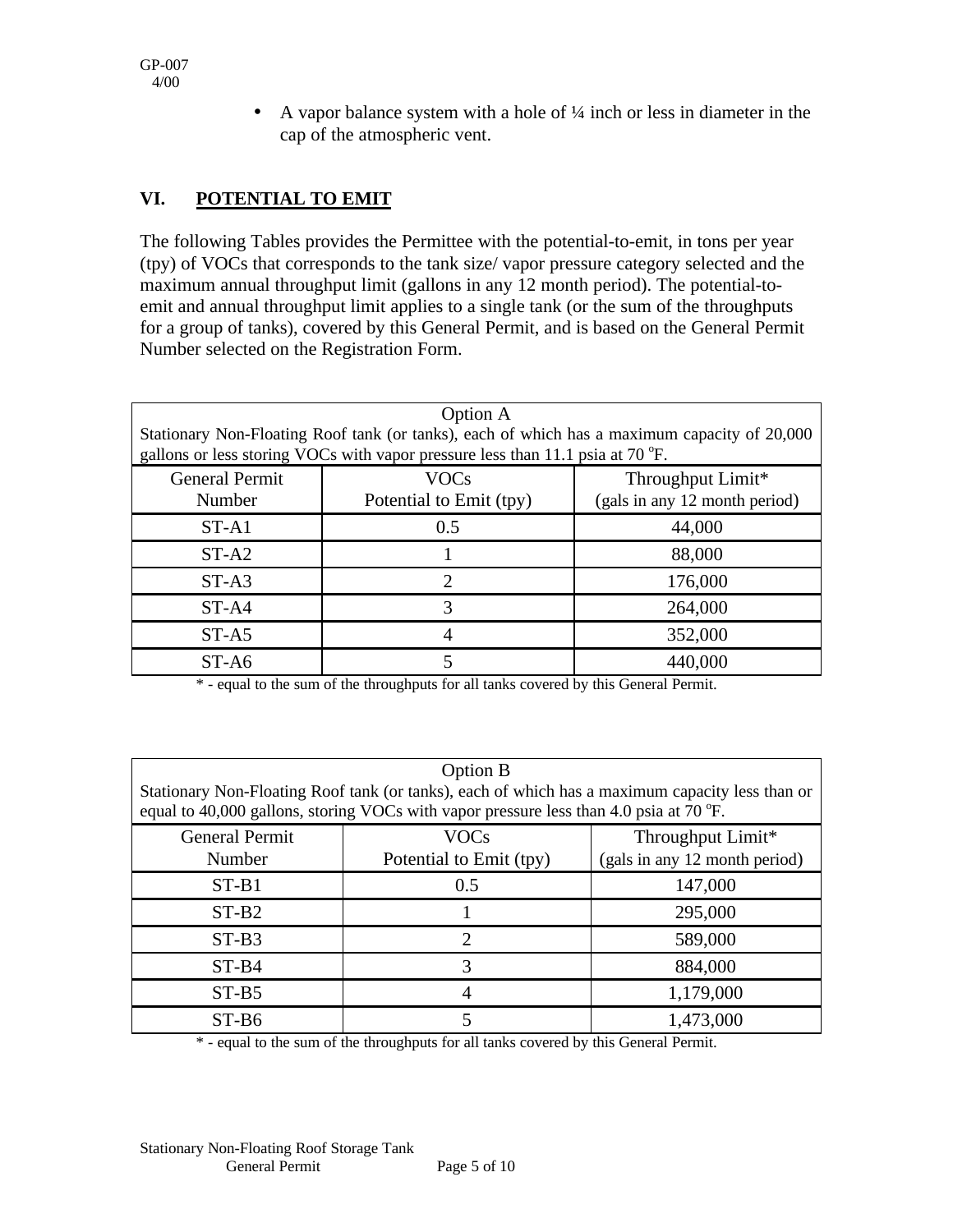| Option C<br>Stationary Non-Floating Roof tank (or tanks), each of which has a maximum capacity less than or<br>equal to 300,000 gallons, storing VOCs with vapor pressure less than 0.75 psia at 70 $\degree$ F. |                                                                                              |           |  |  |
|------------------------------------------------------------------------------------------------------------------------------------------------------------------------------------------------------------------|----------------------------------------------------------------------------------------------|-----------|--|--|
| <b>General Permit</b><br>Number                                                                                                                                                                                  | <b>VOCs</b><br>Throughput Limit*<br>Potential to Emit (tpy)<br>(gals in any 12 month period) |           |  |  |
| $ST-C1$                                                                                                                                                                                                          | 0.5                                                                                          | 577,000   |  |  |
| $ST-C2$                                                                                                                                                                                                          |                                                                                              | 1,155,000 |  |  |
| $ST-C3$                                                                                                                                                                                                          | 2                                                                                            | 2,310,000 |  |  |
| ST-C <sub>4</sub>                                                                                                                                                                                                | 3                                                                                            | 3,464,000 |  |  |
| ST-C5                                                                                                                                                                                                            |                                                                                              | 4,619,000 |  |  |
| ST-C <sub>6</sub>                                                                                                                                                                                                |                                                                                              | 5,774,000 |  |  |

\* - equal to the sum of the throughputs for all tanks covered by this General Permit.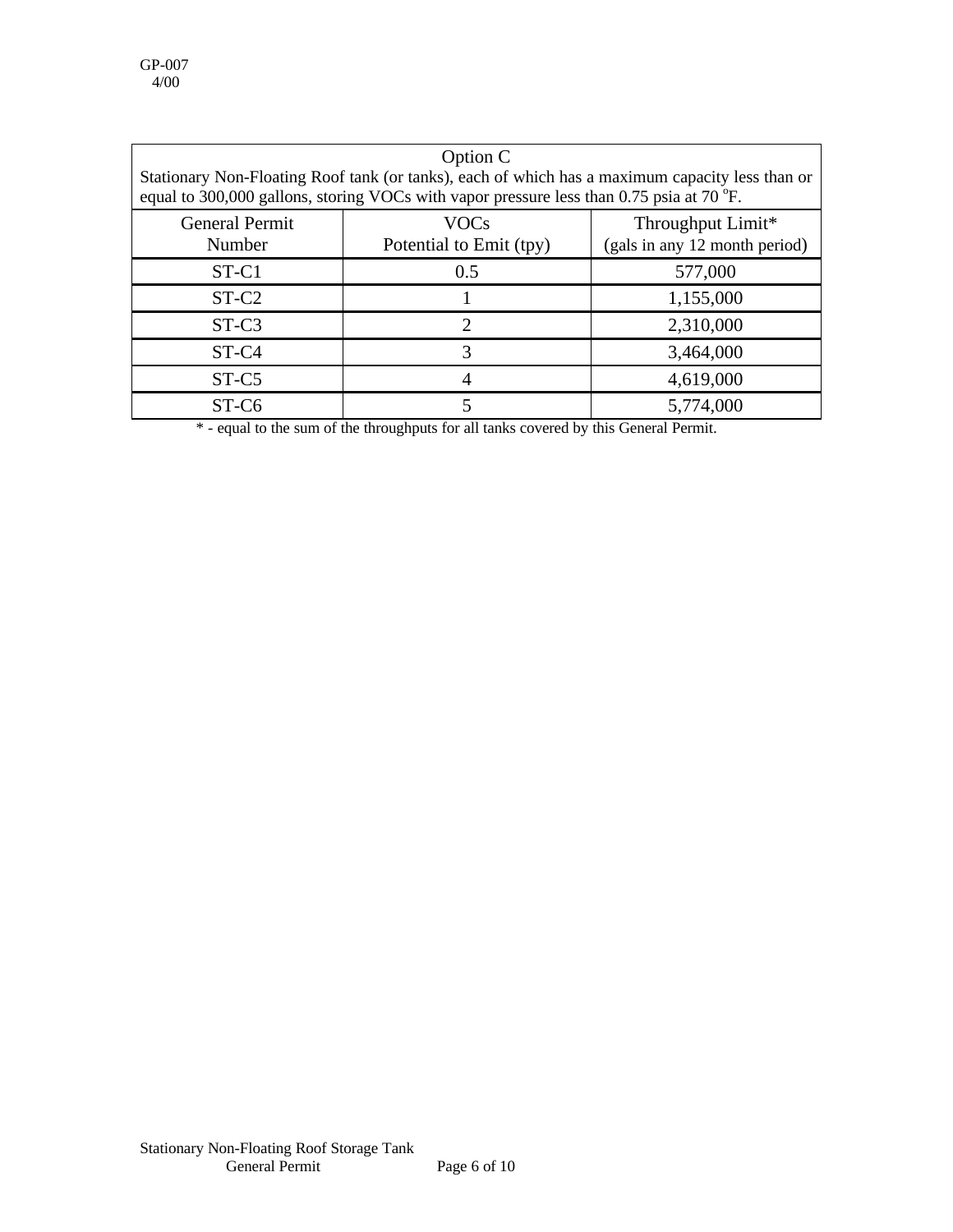#### VII. **COMPLIANCE PLAN: Stationary Non-Floating Roof Tank (s) Storing Volatile Organic Compounds (VOCs)**

| <b>Item No.</b>  | <b>Applicable Requirement</b>                                                                                                                                                                                                                                                                                                                                                                                                                                                     | <b>Monitoring Requirement</b>                                                                                                                                                                                                                                                                                                                | <b>Recordkeeping Requirement</b>                                                                                                                                                                                                                                                   | <b>Submittal/Action</b>                                                                                                                                                                                                                                                                                                                                                                                                                                                                |
|------------------|-----------------------------------------------------------------------------------------------------------------------------------------------------------------------------------------------------------------------------------------------------------------------------------------------------------------------------------------------------------------------------------------------------------------------------------------------------------------------------------|----------------------------------------------------------------------------------------------------------------------------------------------------------------------------------------------------------------------------------------------------------------------------------------------------------------------------------------------|------------------------------------------------------------------------------------------------------------------------------------------------------------------------------------------------------------------------------------------------------------------------------------|----------------------------------------------------------------------------------------------------------------------------------------------------------------------------------------------------------------------------------------------------------------------------------------------------------------------------------------------------------------------------------------------------------------------------------------------------------------------------------------|
| $\mathbf{1}$ .   | This equipment shall not cause any air<br>contaminant, including an air contaminant<br>detectable by the sense of smell, to be<br>present in the outdoor atmosphere in such<br>quantity and duration which is, or tends to<br>be, injurious to human health or welfare,<br>animal or plant life or property, or would<br>unreasonable interfere with the enjoyment<br>of life or property, except in areas over<br>which the owner or operator has exclusive<br>use or occupancy. | None                                                                                                                                                                                                                                                                                                                                         | Permittee shall record in either a<br>permanent bound logbook or in<br>computer memories (date & time)<br>when the operation of equipment<br>has the potential to cause off-<br>property effects. All records must<br>be maintained on site for a period<br>of 5 years.            | Any operation of the equipment<br>which may cause a release of air<br>contaminant in a quantity or<br>concentration which poses a<br>potential threat to the public health,<br>welfare, or the environment or<br>which might reasonably result in<br>citizen complaints shall be reported<br>by the permittee as required by the<br>Air Pollution Control Act.<br>Permittee shall immediately notify<br>the Department of any release by<br>calling the Hotline at 1-877-927-<br>6337. |
|                  | $[N.J.A.C. 7:27-5]$                                                                                                                                                                                                                                                                                                                                                                                                                                                               |                                                                                                                                                                                                                                                                                                                                              | [N.J.A.C. 7:27-8:13(d)3]                                                                                                                                                                                                                                                           | $[N.J.S.A. 26:2C-19(e)]$                                                                                                                                                                                                                                                                                                                                                                                                                                                               |
| $\overline{2}$ . | This General permit covers one or more<br><b>Stationary Non-Floating Roof Storage</b><br>Tanks that are listed in the registration form<br>and which are used for storing VOCs or a<br>mixture of VOCs.<br>[N.J.A.C. 7:27-8.13(a)]                                                                                                                                                                                                                                                | None                                                                                                                                                                                                                                                                                                                                         | Permittee shall record in either a<br>permanent bound log book or in<br>readily accessible computer<br>memories, each tank designation,<br>dimensions and the capacity<br>(gallons). These records shall be<br>maintained for the life of each<br>tank.<br>[N.J.A.C 7:27-8.13(d)3] | None                                                                                                                                                                                                                                                                                                                                                                                                                                                                                   |
| $\overline{3}$ . | Permittee shall comply the combined<br>maximum annual throughput (gallons in<br>any 12 month period) for all tanks covered<br>by this General Permit for the option<br>chosen. The combined maximum annual<br>throughput is the sum of the annual<br>throughputs for all tanks covered by this<br>General Permit.                                                                                                                                                                 | The permittee shall review for each<br>product being stored, the monthly<br>throughput (gallons) accounting<br>records, to ensure maximum limits<br>are not exceeded. The permittee<br>shall calculate the combined<br>maximum annual throughput by<br>summing up all monthly<br>throughputs (gallons) over the<br>previous 12-month period. | The permittee shall maintain all<br>records on site for a period of 5<br>years, in either a permanently<br>bound logbook or a readily<br>accessible computer memory.<br>Supporting documentation shall<br>include records of tank contents<br>and throughputs.                     | Permittee shall report any non-<br>compliance within 3 working days<br>after event in writing to the<br>Regional Enforcement Office.                                                                                                                                                                                                                                                                                                                                                   |
|                  | [N.J.A.C. 7:27-8.13(a)]                                                                                                                                                                                                                                                                                                                                                                                                                                                           | [N.J.A.C. 7:27-8.13(a)]                                                                                                                                                                                                                                                                                                                      | [N.J.A.C. 7:27-8.13(d)3]                                                                                                                                                                                                                                                           | [N.J.A.C. 7:27-8.13(d)4]                                                                                                                                                                                                                                                                                                                                                                                                                                                               |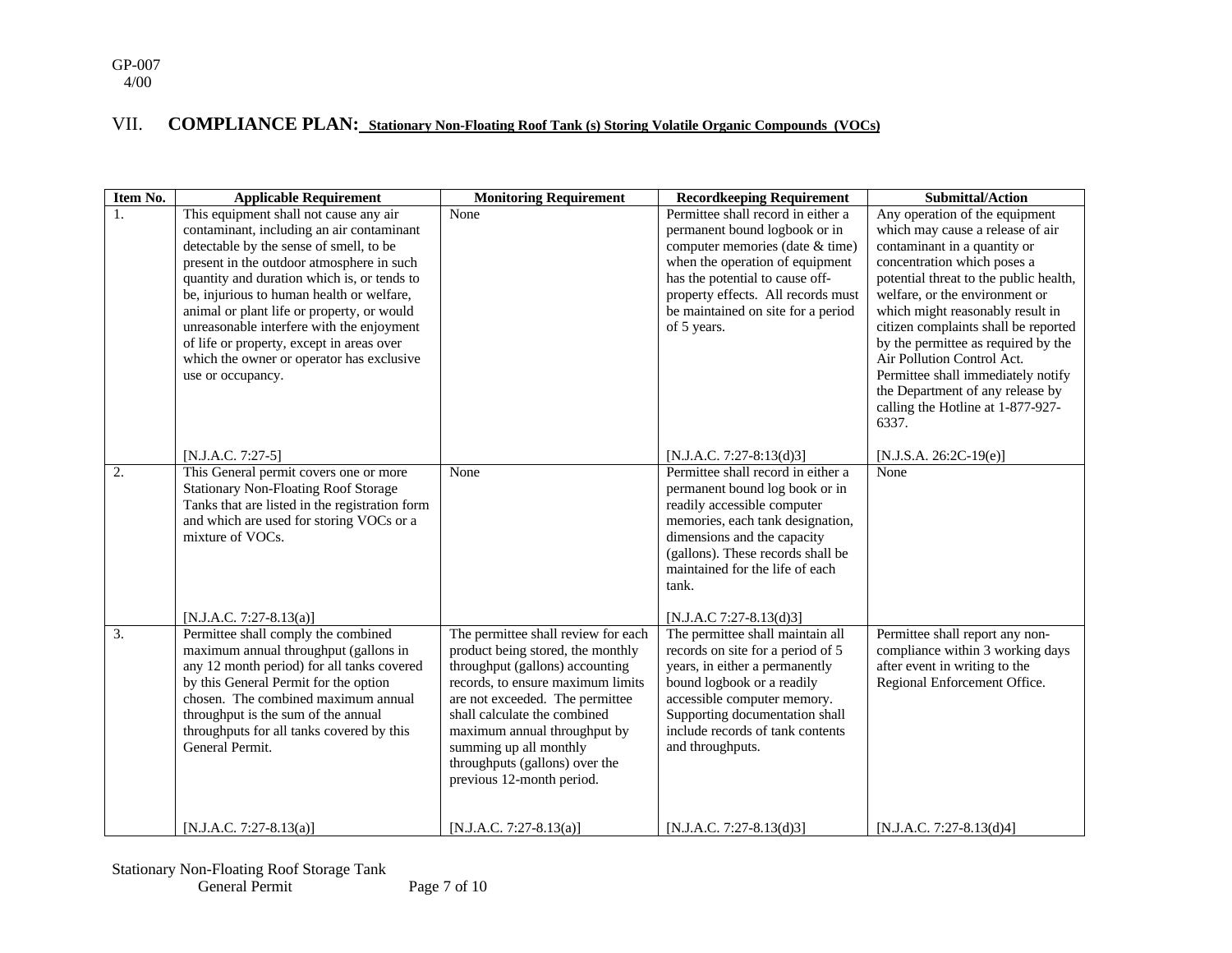| Item No.         | <b>Applicable Requirement</b>                                                                                                                                                                                                                 | <b>Monitoring Requirement</b>                                                                              | <b>Recordkeeping Requirement</b>                                                                                                                                                                                                                                  | <b>Submittal/Action</b>                                                                                                                                                           |
|------------------|-----------------------------------------------------------------------------------------------------------------------------------------------------------------------------------------------------------------------------------------------|------------------------------------------------------------------------------------------------------------|-------------------------------------------------------------------------------------------------------------------------------------------------------------------------------------------------------------------------------------------------------------------|-----------------------------------------------------------------------------------------------------------------------------------------------------------------------------------|
| $\overline{4}$ . | Above ground storage tank(s) 2000 gallons<br>or greater and exposed to the sun rays must<br>be painted white or must be made of<br>stainless steel construction.                                                                              | Permittee shall visually inspect the<br>exterior condition of the tank(s)<br>every 6 months.               | Permittee shall record in either a<br>permanently bound log book or in<br>readily accessible computer<br>memories, exterior paint<br>condition of each tank every 6<br>months. All records must be<br>maintained on site for a period of<br>5 years.              | Permittee shall repaint the tank(s)<br>exterior white, if prior to a visual<br>inspection, indications are that<br>30% or greater of the exterior<br>conditions needs repainting. |
|                  | $[N.J.A.C.7:27-16.2(a)1]$                                                                                                                                                                                                                     | [N.J.A.C. 7:27-8.13(a)]                                                                                    | [N.J.A.C. 7:27-8.13(d)3]                                                                                                                                                                                                                                          | [N.J.A.C. 7:27-8.13(d)4]                                                                                                                                                          |
| 5.               | All components connected or attached to, or<br>serving the equipment or control apparatus<br>must be functioning properly and are being<br>used in accordance with all conditions and<br>provisions of this permit.<br>[N.J.A.C. 7:27-8.3(e)] | None                                                                                                       | None                                                                                                                                                                                                                                                              | None                                                                                                                                                                              |
| 6.               | All storage tank(s) having a maximum<br>capacity of 10,000 gallons or greater must<br>be equipped with a conservation vent.                                                                                                                   | Permittee shall inspect the<br>conservation vent in accordance<br>with manufacturer's specification.       | Permittee shall record in either a<br>permanent bound logbook or in<br>readily accessible computer<br>memories, the result of each<br>conservation vent inspection. All<br>records must be maintained on<br>site for a period of 5 years.                         | Permittee shall repair any<br>malfunctioning conservation vent<br>in accordance with manufacturer's<br>specifications, prior to filling the<br>tank.                              |
|                  | $[N.J.A.C. 7:27-16.2(b)]$                                                                                                                                                                                                                     | [N.J.A.C. 7:27-8.13(a)]                                                                                    | [N.J.A.C. 7:27-8.13(d)3]                                                                                                                                                                                                                                          | [N.J.A.C. 7:27-8.13(d)4]                                                                                                                                                          |
| $\overline{7}$ . | All storage tank(s) equipped with gauging<br>and/or sampling system must be vapor-tight<br>except when gauging or sampling is taking<br>place.                                                                                                | Permittee shall visually inspect the<br>condition of the gauging or/and<br>sampling system every 6 months. | Permittee shall record in either a<br>permanent bound logbook or in<br>readily accessible computer<br>memories, gauging or/and<br>sampling system condition of tank<br>(s) every 6 months. All records<br>must be maintained on site for a<br>minimum of 5 years. | Permittee shall repair any<br>malfunctioning of the system in<br>accordance with manufacturer's<br>specifications.                                                                |
|                  | $[N.J.A.C. 7:27-16.2(d)]$                                                                                                                                                                                                                     | [N.J.A.C. 7:27-8.13(a)]                                                                                    | [N.J.A.C. 7:27-8.13(d)3]                                                                                                                                                                                                                                          | [N.J.A.C. 7:27-8.13(d)4]                                                                                                                                                          |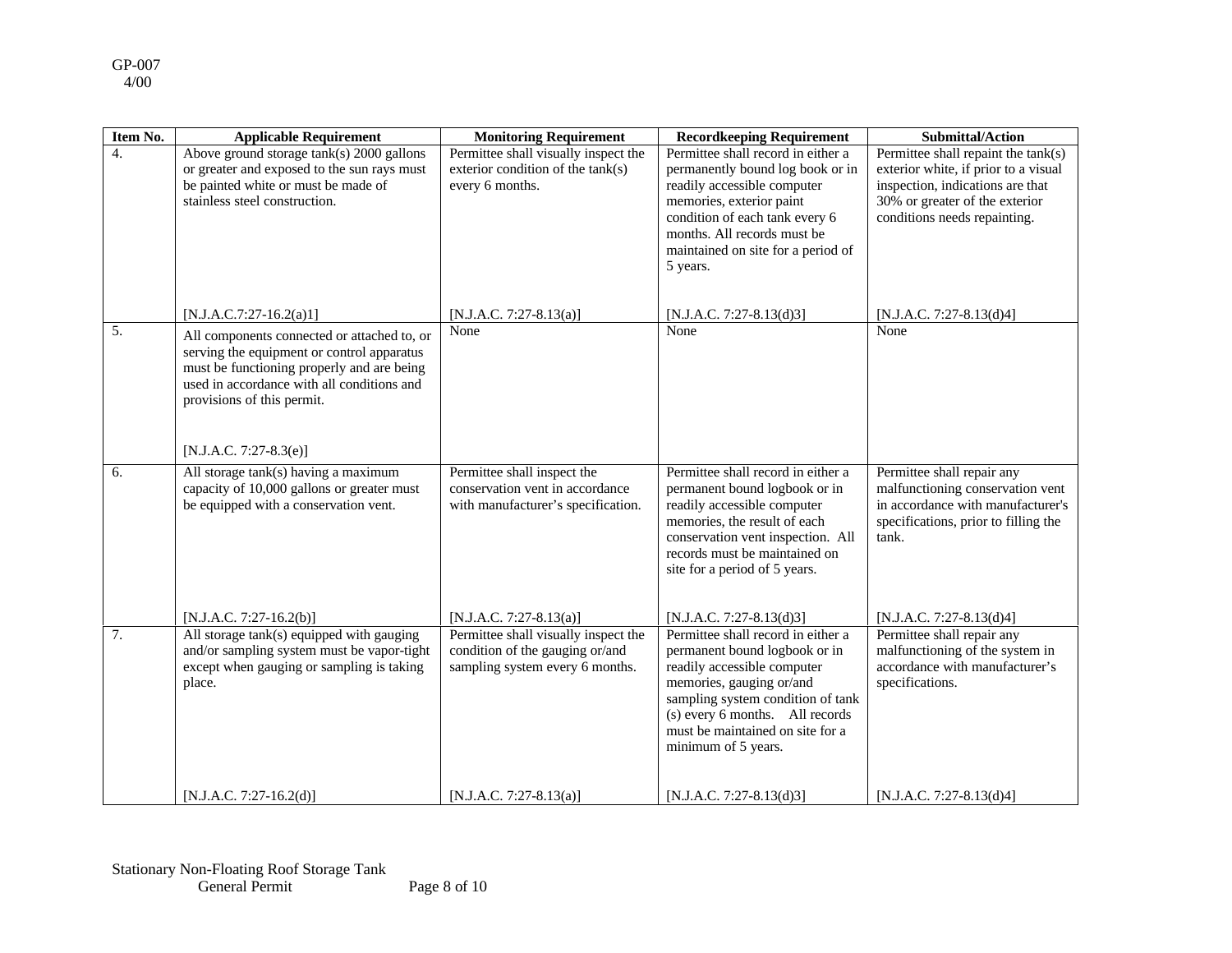| Item No. | <b>Applicable Requirement</b>                                                                                                                                                                                                                                                                                                                                                                                                                                                                                                                                | <b>Monitoring Requirement</b>                                                                                                                                                                              | <b>Recordkeeping Requirement</b>                                                                                                                                                                                                                                                                                              | <b>Submittal/Action</b>                                                                                                                       |
|----------|--------------------------------------------------------------------------------------------------------------------------------------------------------------------------------------------------------------------------------------------------------------------------------------------------------------------------------------------------------------------------------------------------------------------------------------------------------------------------------------------------------------------------------------------------------------|------------------------------------------------------------------------------------------------------------------------------------------------------------------------------------------------------------|-------------------------------------------------------------------------------------------------------------------------------------------------------------------------------------------------------------------------------------------------------------------------------------------------------------------------------|-----------------------------------------------------------------------------------------------------------------------------------------------|
| 8.       | Transfer of any VOCs into any storage tank<br>must be made through a submerged fill pipe<br>or bottom fill pipe.                                                                                                                                                                                                                                                                                                                                                                                                                                             | Permittee shall inspect each tank<br>and its connected or attached<br>components to ensure the system is<br>functioning properly, in accordance<br>with manufacturer's specifications<br>and instructions. | Permittee shall record in either a<br>permanent bound logbook or in<br>readily accessible computer<br>memories, the results of each fill<br>pipe inspection.                                                                                                                                                                  | Permittee shall repair any<br>malfunctioning of the system in<br>accordance with manufacturer's<br>specifications.                            |
|          | $[N.J.A.C. 7:27-16.4(b)]$                                                                                                                                                                                                                                                                                                                                                                                                                                                                                                                                    | [N.J.A.C. 7:27-8.13(a)]                                                                                                                                                                                    | [N.J.A.C. 7:27-8.13(d)3]                                                                                                                                                                                                                                                                                                      | [N.J.A.C. 7:27-8.13(d)4]                                                                                                                      |
| 9.       | For All Options except ST-A1, ST-<br><b>B1, or ST-C1:</b><br>Transfer of any VOCs to or from a delivery<br>vessel into storage tank must be made with<br>the one of the following control apparatus<br>operating during transfer:<br>- A vapor balance system with all<br>atmospheric vents positively closed during<br>transfer,<br>- A vapor balance system with a<br>conservation vent adjusted to remain closed<br>during transfer, or<br>- A vapor balance system with a hole of 1/4<br>inch or less in diameter in the cap on the<br>atmospheric vent. | The permittee shall inspect the<br>vapor balance system to ensure<br>there is no malfunctioning, in<br>accordance with manufacturer's<br>specifications and instructions.                                  | The Permittee shall record the<br>results of the vapor balance<br>system inspection. All records<br>must be maintained on site for a<br>period of 5 years.                                                                                                                                                                    | Permittee shall repair any<br>malfunctioning component of the<br>vapor balance system in<br>accordance with manufacturer's<br>specifications. |
|          | [N.J.A.C. 7:27-16.4(c)]                                                                                                                                                                                                                                                                                                                                                                                                                                                                                                                                      | [N.J.A.C. 7:27-8.13(a)]                                                                                                                                                                                    | [N.J.A.C. 7:27-8.13(d)3]                                                                                                                                                                                                                                                                                                      | [N.J.A.C. 7:27-8.13(d)4]                                                                                                                      |
| 10.      | For Option A only<br>The maximum capacity of each tank must<br>be less than or equal to 20,000 gallons. For<br>any product being stored the vapor pressure<br>must be less 11.1 psia at 70 °F.                                                                                                                                                                                                                                                                                                                                                               | The permittee shall review, for<br>each product being stored, the<br>MSDS and/or delivery records,<br>vapor pressure data to ensure<br>maximum limits are not exceeded.                                    | The permittee shall maintain all<br>records on site for a period of 5<br>years, in either a permanent<br>bound logbook or in readily<br>accessible computer memories.<br>Supporting documentation shall<br>include product formulation data<br>(MSDS), delivery records, vapor<br>pressure data and maximum tank<br>capacity. | Permittee shall report any non-<br>compliance within 3 working<br>days after event in writing to the<br>Regional Enforcement Office.          |
|          | [N.J.A.C. 7:27-8.13(a)]                                                                                                                                                                                                                                                                                                                                                                                                                                                                                                                                      | [N.J.A.C. 7:27-8.13(a)]                                                                                                                                                                                    | [N.J.A.C 7:27-8.13(d)3]                                                                                                                                                                                                                                                                                                       | [N.J.A.C. 7:27-8.13(d)4]                                                                                                                      |